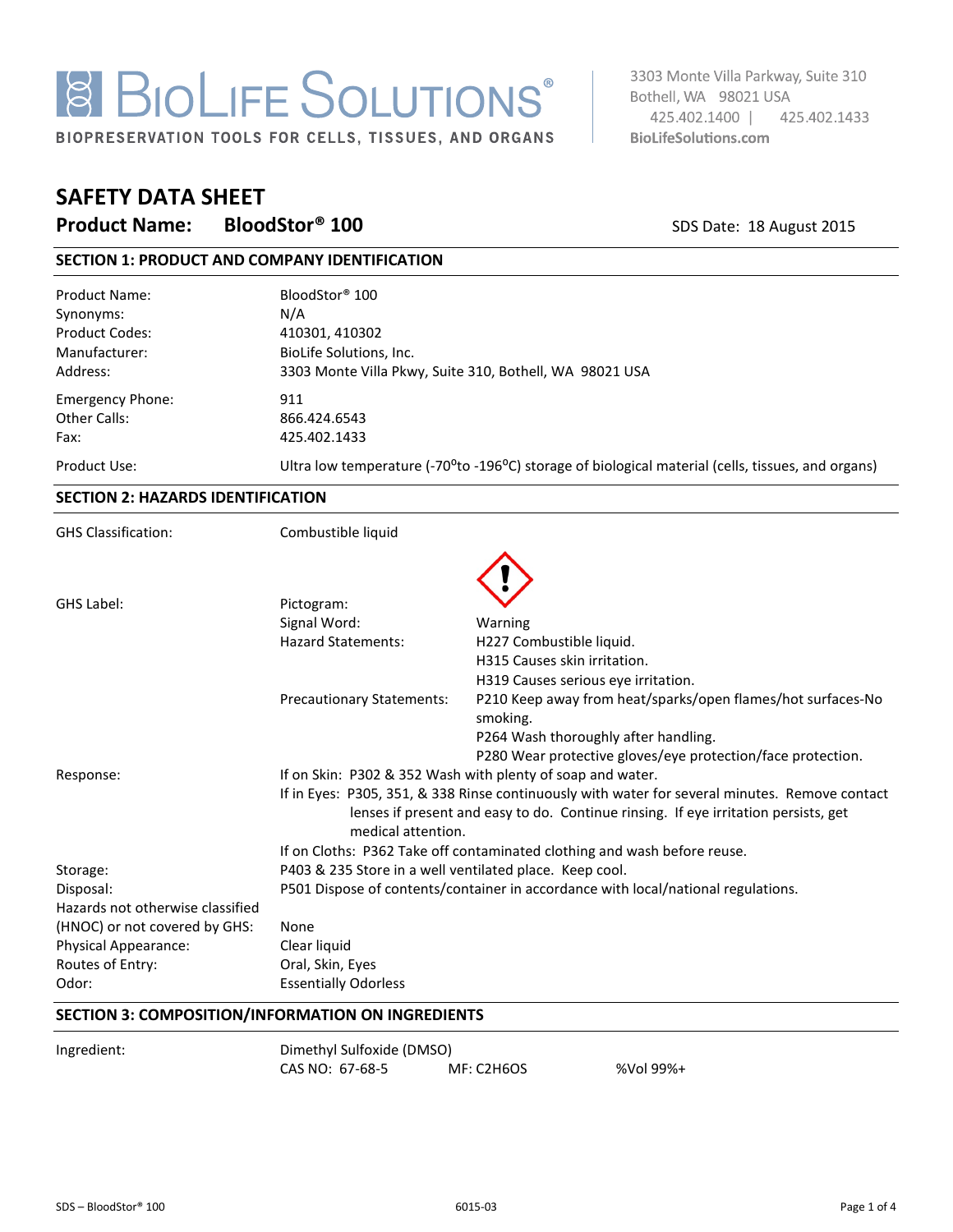#### **SECTION 4: FIRST AID MEASURES**

| General:    | Never give fluids or induce vomiting if patient is unconscious or is having convulsions. When<br>symptoms persist, seek medical attention.       |
|-------------|--------------------------------------------------------------------------------------------------------------------------------------------------|
| NOTE:       | BloodStor® 100 in general is not dangerous to people, but like any other chemical; it should be<br>treated with care, respect, and common sense. |
| Eyes:       | Flush with running water for >15 minutes.                                                                                                        |
| Skin:       | Wash skin thoroughly with soap and water. Wash contaminated clothing before reuse.                                                               |
| Ingestion:  | Seek immediate medical attention. Do NOT induce vomiting.                                                                                        |
| Inhalation: | Remove to fresh air. If breathing has stopped, provide artificial respiration. Keep the victim<br>warm and seek medical attention.               |

#### **SECTION 5: FIRE-FIGHTING MEASURES**

#### *100% DMSO HAS COMBUSTIBLE LIQUID AND VAPOR*.

| Extinguishing Media:          | Foam, carbon dioxide, dry powder, and water spray                           |
|-------------------------------|-----------------------------------------------------------------------------|
| Special Protective Equipment: | Wear a Self-Contained Breathing Apparatus (SCBA) rubber gloves, rubber suit |
| Special Exposure Hazards:     | Burning product may produce poisonous gasses (sulfur oxides)                |
| Flashpoint:                   | 89°C (192°F) closed cup; 95°C (203°F) open cup                              |
| <b>ERG Guide Number:</b>      | 128                                                                         |
|                               |                                                                             |

#### **SECTION 6: ACCIDENTAL RELEASE MEASURES**

| <b>Personal Precautions:</b> | In case of mist formation, use a respirator or Self-Contained Breathing Apparatus (SCBA). Wear<br>appropriate PPE (see Section 8).                                            |
|------------------------------|-------------------------------------------------------------------------------------------------------------------------------------------------------------------------------|
| Spills:                      | Consult environmental supervisor. Remove ignition sources. Ventilate the area. Do not breathe<br>vapor or get liquid on skin/eyes/clothing.                                   |
| Disposal:                    | Observe all local waste regulations prior to disposal. Dilute and flush to wastewater treatment or<br>absorb with inert material. Do not allow to enter streams or waterways. |

#### **SECTION 7: HANDLING AND STORAGE**

| Handling:                    | Keep away from sources of ignition. Use good laboratory practices while handling. Avoid inhaling<br>vapors or mist. Avoid contact with eyes, skin or clothing. Wash thoroughly after handling. Wear<br>appropriate PPE (see Section 8). |
|------------------------------|-----------------------------------------------------------------------------------------------------------------------------------------------------------------------------------------------------------------------------------------|
| Storage:                     | Keep container tightly closed, in a well-ventilated place.<br>Freezes (solidifies) at 18°C (64°F).                                                                                                                                      |
|                              | Prolonged heating above 150°C (302°F) can cause rapid, exothermic decomposition.<br>Store in accordance with National Fire Protection Association's publication NFPA 30, Flammable                                                      |
|                              | and Combustible Liquids Code. 29 CFR1910.106.                                                                                                                                                                                           |
| <b>Engineering Controls:</b> | <b>NA</b>                                                                                                                                                                                                                               |

#### **SECTION 8: EXPOSURE CONTROLS / PERSONAL PROTECTION**

| <b>Engineering Controls:</b><br>Ventilation:            | ΝA<br><b>NA</b>                                                                                                                                                                                                                                                                        |
|---------------------------------------------------------|----------------------------------------------------------------------------------------------------------------------------------------------------------------------------------------------------------------------------------------------------------------------------------------|
| <b>Respiratory Protection:</b>                          | This material does not have established workplace exposure limits. Wear an appropriate<br>NIOSH/MSHA approved air purifying respirator or positive pressure air supplied respirator in<br>situations where a respirator is judged appropriate to prevent inhalation of vapors or mist. |
| Eye Protection:                                         | Chemical laboratory safety goggles or as recommended by internal laboratory.                                                                                                                                                                                                           |
| Skin Protection:                                        | Latex/Non-Latex gloves or as recommended by internal laboratory.                                                                                                                                                                                                                       |
| Other Protective Clothing                               |                                                                                                                                                                                                                                                                                        |
| or Equipment:                                           | Wear impervious clothing such as apron, boots, jumpsuit, or whole body suit as appropriate to<br>avoid exposure.                                                                                                                                                                       |
| Work Hygienic Practices:<br><b>Exposure Guidelines:</b> | Use good laboratory precautions and practices. Wash hands following handling of material.<br>Wash exposed area thoroughly. Refer to Section 4 First Aid Measures for details.                                                                                                          |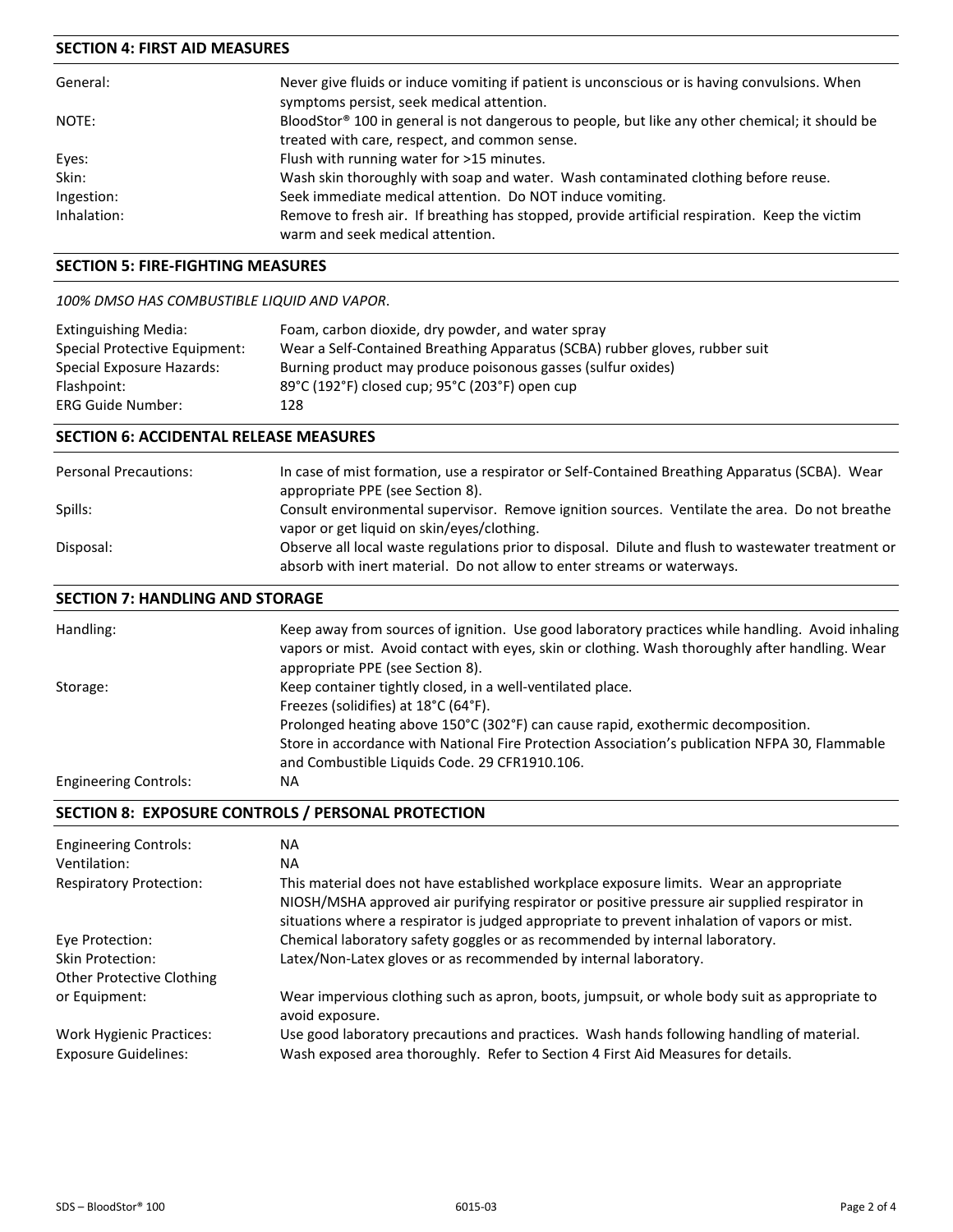#### **SECTION 9: PHYSICAL AND CHEMICAL PROPERTIES**

| Appearance:                  | Colorless liquid                 | Vapor Density (Air=1):                                          | 2.7                                     |
|------------------------------|----------------------------------|-----------------------------------------------------------------|-----------------------------------------|
| Odor:                        | <b>Essentially odorless</b>      | Specific Gravity (H2O=1):                                       | 1.1 at $20^{\circ}$ C (68 $^{\circ}$ F) |
| <b>Odor Threshold:</b>       | Not available                    | Solubility in Water at 20°C:                                    | Miscible                                |
| pH:                          | 8.5 (50/50 in water)             | Octanol/Water Partition Coefficient: logP <sub>ow</sub> = -2.03 |                                         |
| <b>Melting Point:</b>        | $18^{\circ}$ C (64 $^{\circ}$ F) | Viscosity at $25^{\circ}$ C (77 $^{\circ}$ F):                  | 2.0 mPas or cP                          |
| <b>Boiling Point:</b>        | 189°C (372°F)                    | Decomposition temperature:                                      | Not measured                            |
| Flashpoint and method:       | 89°C (192°F) closed cup          | <b>Evaporation Rate:</b>                                        | 0.026 (n-butyl acetate=1)               |
|                              | 95°C (203°F) open cup            | Sensitivity to Static Discharge:                                | Material is unlikely to                 |
| Flammability (solid, gas):   | Not applicable                   |                                                                 | accumulate a static                     |
| Flammable Limits (% in air): | LEL: $3.0 - 3.5%$ by volume      |                                                                 | charge, which could act as              |
|                              | UEL: 42-63% by volume            |                                                                 | an ignition source.                     |
| Auto-ignition Temperature:   | 300-302°C (572-575°F)            |                                                                 |                                         |
| Vapor Pressure:              | 0.55 mbar (0.46 mmHg) $@$        |                                                                 |                                         |
|                              | 20°C (68°F)                      |                                                                 |                                         |

#### **SECTION 10: STABILITY AND REACTIVITY**

| Reactivity:                                | Hazardous polymerization will not occur                                                                                                |
|--------------------------------------------|----------------------------------------------------------------------------------------------------------------------------------------|
| Stability:                                 | Stable                                                                                                                                 |
| <b>Possibility of Hazardous Reactions:</b> | No data available                                                                                                                      |
| Conditions to Avoid:                       | Prolonged heating above 150°C (302°F) can cause rapid, exothermic decomposition                                                        |
| Incompatibility (Material to Avoid):       | Organic and inorganic acid chlorides, strong oxidizing agents, alkali metals, hydrobromic<br>acid, acidic solutions of alkali bromides |
| <b>Hazardous Decomposition Products:</b>   | Sulfur dioxide, formaldehyde, methyl mercaptan, dimethyl sulfide, dimethyl disulfide,<br>and bis (methylthio) methane.                 |
| Hazardous Polymerization:                  | Will not occur. No stabilizers are needed or present.                                                                                  |

#### **SECTION 11: TOXICOLOGICAL INFORMATION**

| Acute Toxicity: | LD50 Oral – rat: 14,500 mg/kg                     |
|-----------------|---------------------------------------------------|
|                 | LC50 Inhalation $-$ rat: 40250 ppm                |
|                 | LD50 Dermal – rabbit: $>$ 5,000 mg/kg, Category 5 |

#### **SECTION 12: ECOLOGICAL INFORMATION**

| <b>Aquatic Toxicity:</b>                                                                 | LC50 - Pimephales promelas (fathead minnow): 34,000 mg/l: 96 h<br>LC50 - Oncorhynchus mykiss (rainbow trout): 35,000 mg/l: 96 h<br>EC50 - Daphnia pulex (Water flea): 27,500 mg/l |                                                                                                                                               |  |
|------------------------------------------------------------------------------------------|-----------------------------------------------------------------------------------------------------------------------------------------------------------------------------------|-----------------------------------------------------------------------------------------------------------------------------------------------|--|
| Persistence and Degradability:<br><b>Bioaccumulative Potential:</b><br>Mobility in Soil: | No data available.<br>Not measured.<br>No data available.                                                                                                                         |                                                                                                                                               |  |
| Other Adverse Effects:                                                                   | Biological Oxygen Demand:                                                                                                                                                         | Theoretical Oxygen Demand at 10ppm: 123mg oxygen<br>Chemical Oxygen Demand at 10ppm: 107mg/L<br>Bioligical Oxygen Demand-5 at 10ppm: ≤1.0mg/L |  |

#### **SECTION 13: DISPOSAL CONSIDERATIONS**

Waste Disposal Method: **Observe all federal, state, and local environmental regulations.**